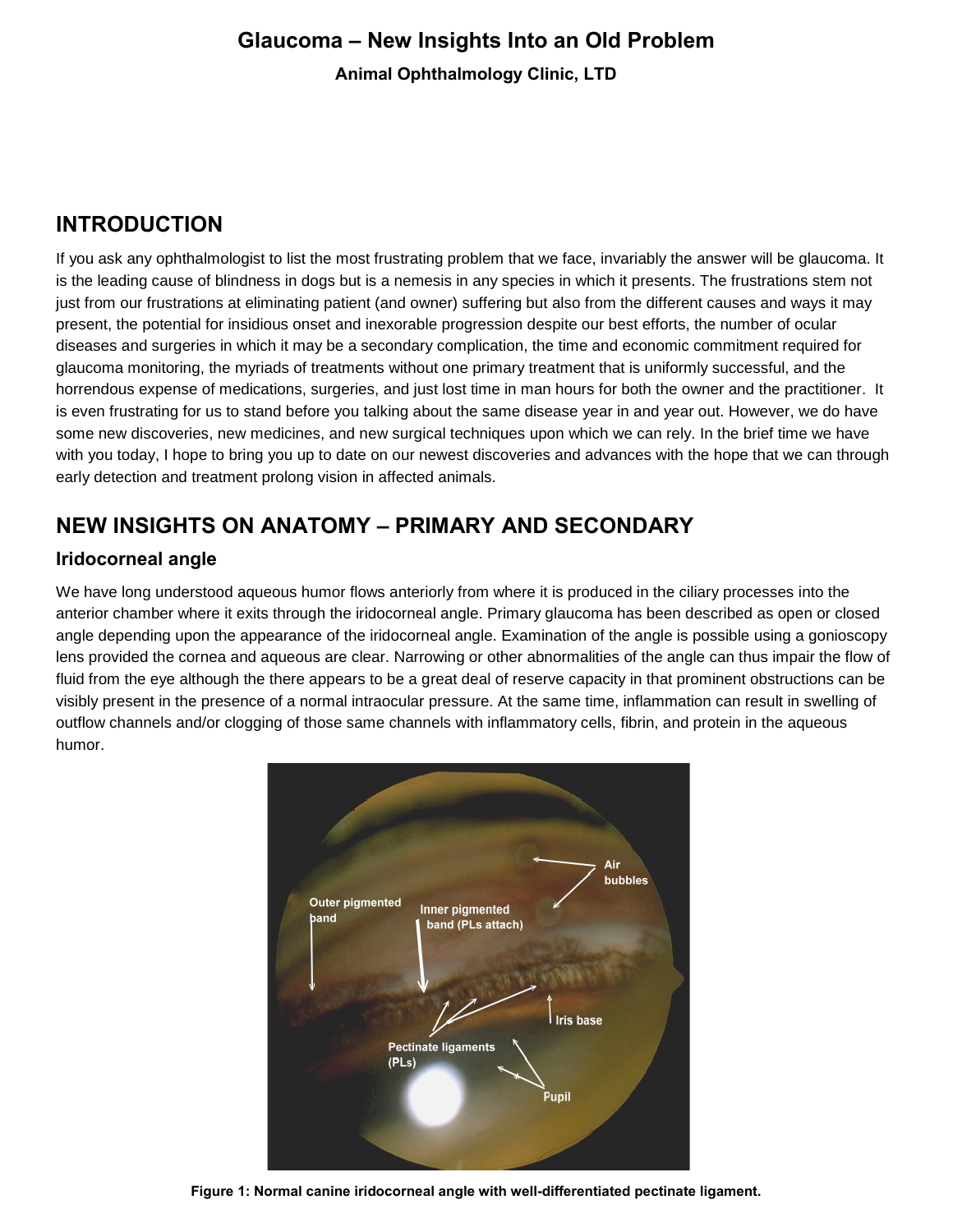

**Figure 2: Normal feline iridocorneal angle. Note the very wide space between the iris base and where the pectinate ligament attaches to the cornea.**



**Figure 3: A very narrow angle in cocker spaniel. The intraocular pressure in this eye was normal, but the fellow eye had markedly elevated intraocular pressure.**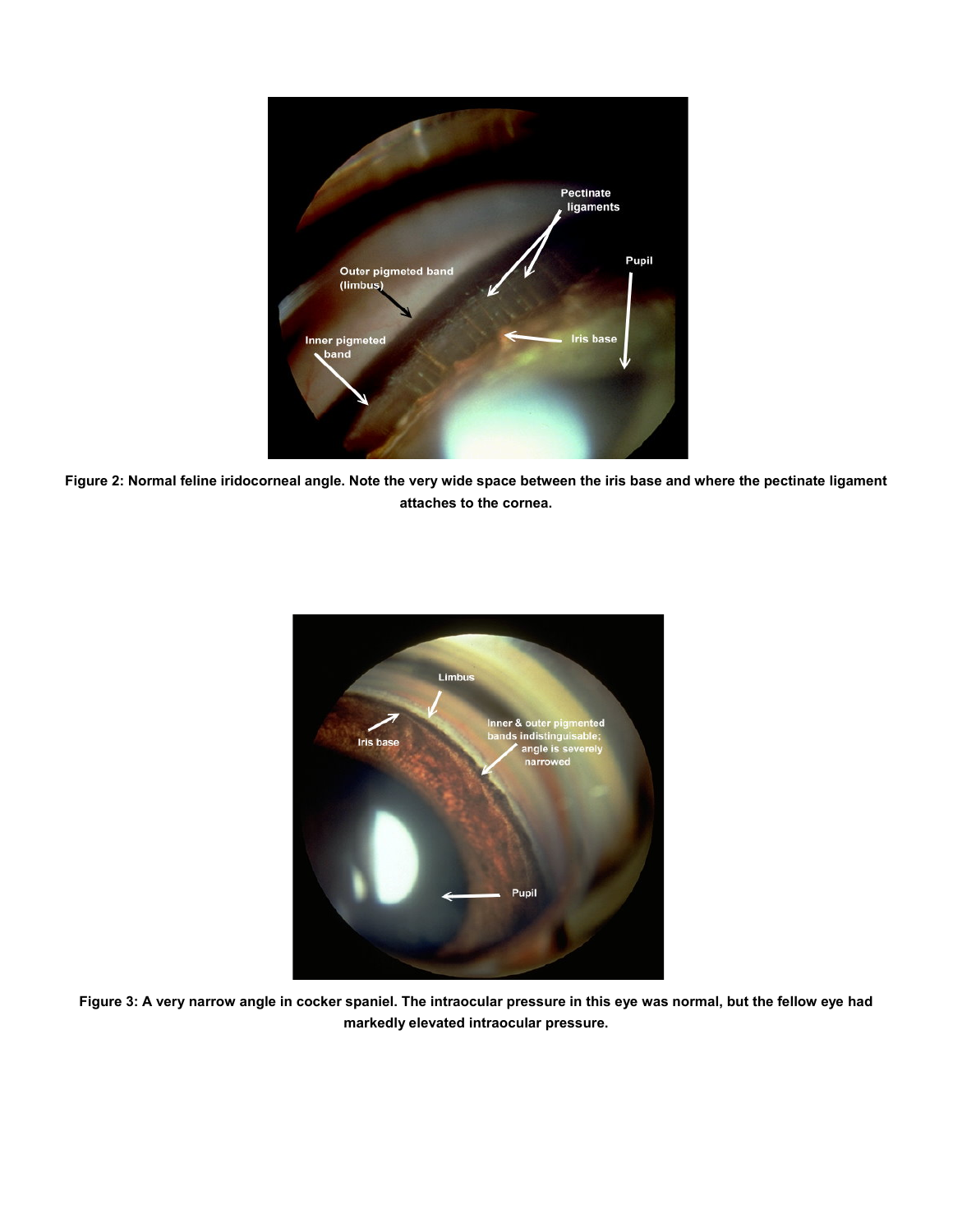

**Figure 4: This is the iridocorneal angle of an Australian shepherd with mesodermal goniodysgenesis in which the pectinate ligament did not differentiate completely resulting in areas where a broad membrane bridges the iridocorneal angle. While the IOP was normal in this eye, it was elevated in the fellow eye where hyphema was present after the dog was kicked in the head by a horse.**

#### **Ciliary Cleft**

In recent years, through the use of high-resolution ultrasound (HRUS), we have been able to image the ciliary cleft where aqueous passes after it moves through the iridocorneal angle, and the results have revealed another factor that can contribute to increased intraocular pressure whether the iridocorneal angle is normal or not. In the following figures, note the differences in the ciliary cleft between the right and left eyes of a 10 year-old spayed female Boston terrier. The dog presented for cataracts and had a mature cataract in the right eye and an early immature in the left eye. At the initial examination gonioscopy revealed the iridocorneal angles were normal in both eyes. An electroretinogram was scheduled to evaluate retinal function (since the retina in OD could not be visualized) and prior to dark adaption the pupils were dilated with 1% tropicamide (a short acting anti-cholinergic mydriatic). The intraocular pressures (IOPs) were measured prior to and following dilation of the pupils. Prior to and following dilation the IOP in OD was 18 mmHg whereas the IOP in the left eye was 21 mmHg prior to dilation and 26 mmHg following dilation. HRUS revealed a normal ciliary cleft in the right eye with the mature cataract) and a markedly narrow ciliary cleft in the left eye with the immature cataract (See Figures 5 and 6.). Such occurrences illustrate the potential for problems with dilation of affected eyes as well as for an increased susceptibility for complications following cataract surgery.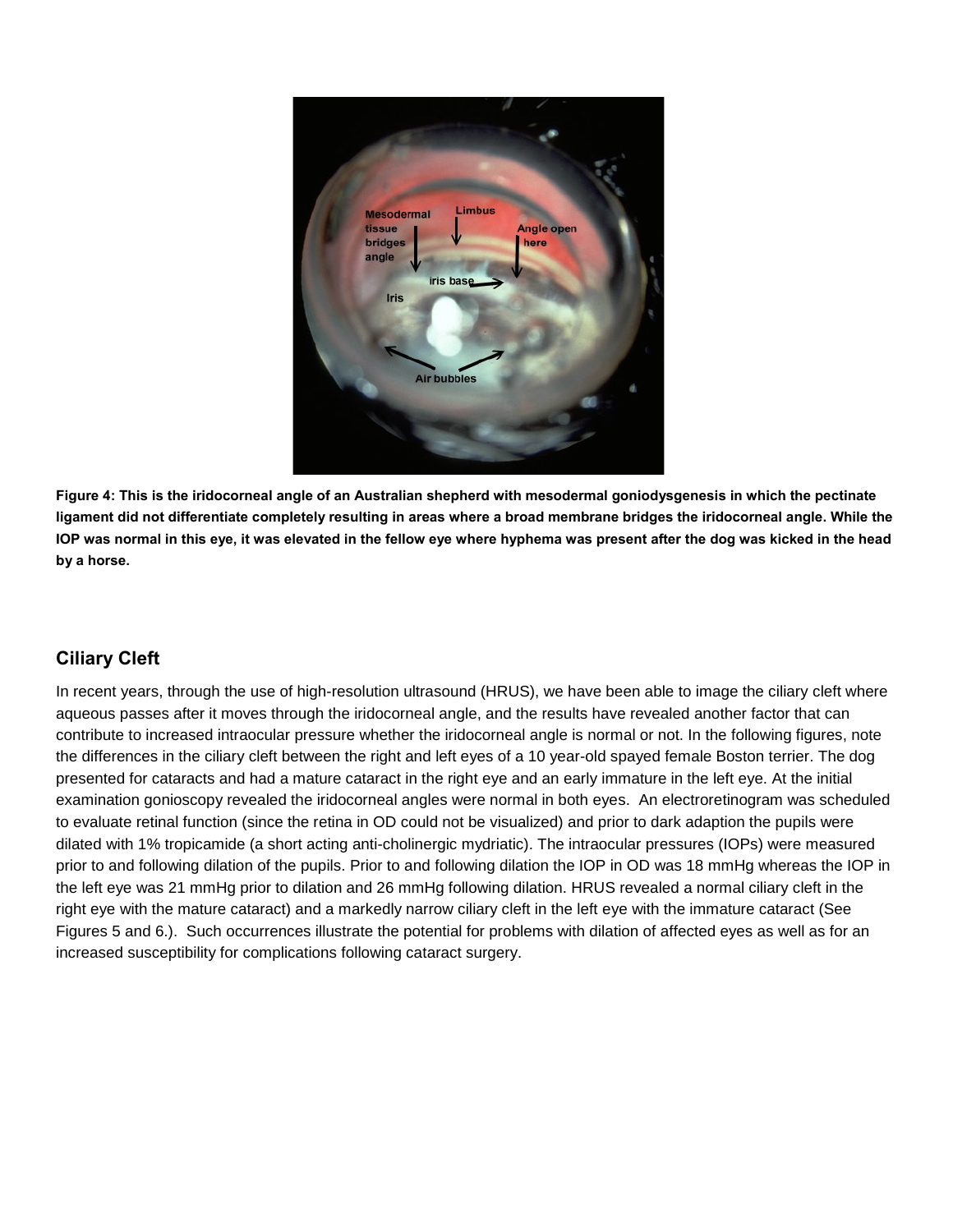

**Figure 5: OD - HRUS of the anterior segment of the right eye revealing a normal iridocorneal angle (solid angle) and ciliary cleft (open arrows).**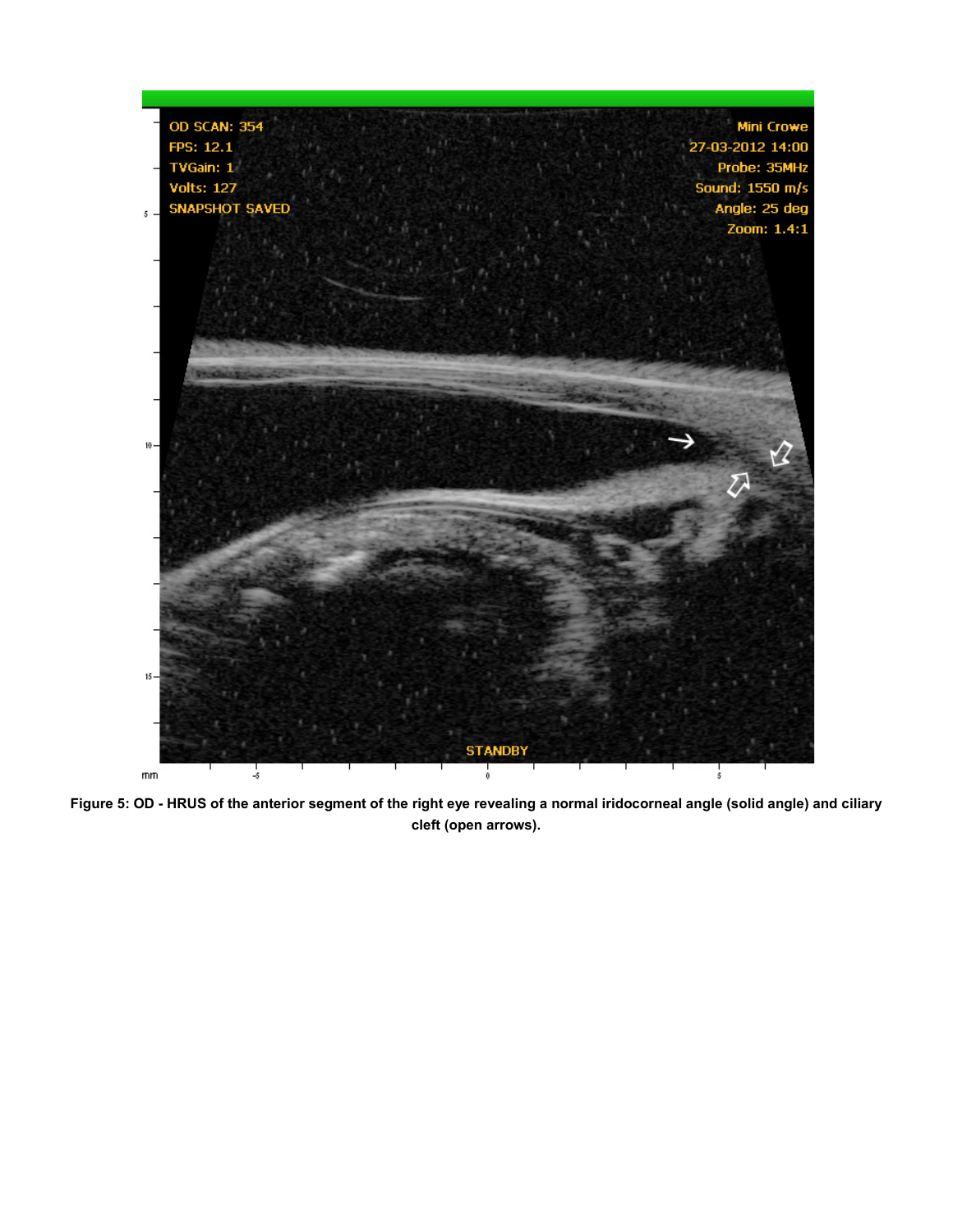

**Figure 6: OS - Note the normal iridocorneal angle (solid arrow) but narrow to nonexistent ciliary cleft (open arrows) accounting for the reason for the increased IOP in this eye after dilation.**

### **PREVENTION OF GLAUCOMA**

#### **Primary vs. Secondary**

The prevention of glaucoma centers on the recognition and, when possible, elimination of the risk factors. With secondary glaucoma this would center on the early detection and control if inflammation and secondary scarring. This may be easier said than done, but it is much more likely than eliminating the anatomic and genetic factors at play with primary glaucoma. In the latter, the best we may achieve may be to delay the onset of the elevated intraocular pressure as long as possible.

The application of twice-daily topical 0.5% timolol with 0.1% dexamethasone or the use of 0.125% demecarium bromide once or twice daily with the 0.1% dexamethasone have been shown to delay the onset of angle closure glaucoma and may be administered to the eye with normal intraocular pressure. The exact mechanism remains to be fully elucidated, but prevention of inflammation and increasing facility of outflow are thought to be key factors. Some ophthalmologists favor immediately starting topical prostaglandin  $F_2$ -alpha analogues or carbonic anhydrase inhibitors in the normal eye, but such action would eliminate the potential for gradually increasing medications as pressure rises or for countering an acute glaucoma attack while vision is preserved long enough to allow surgical intervention.